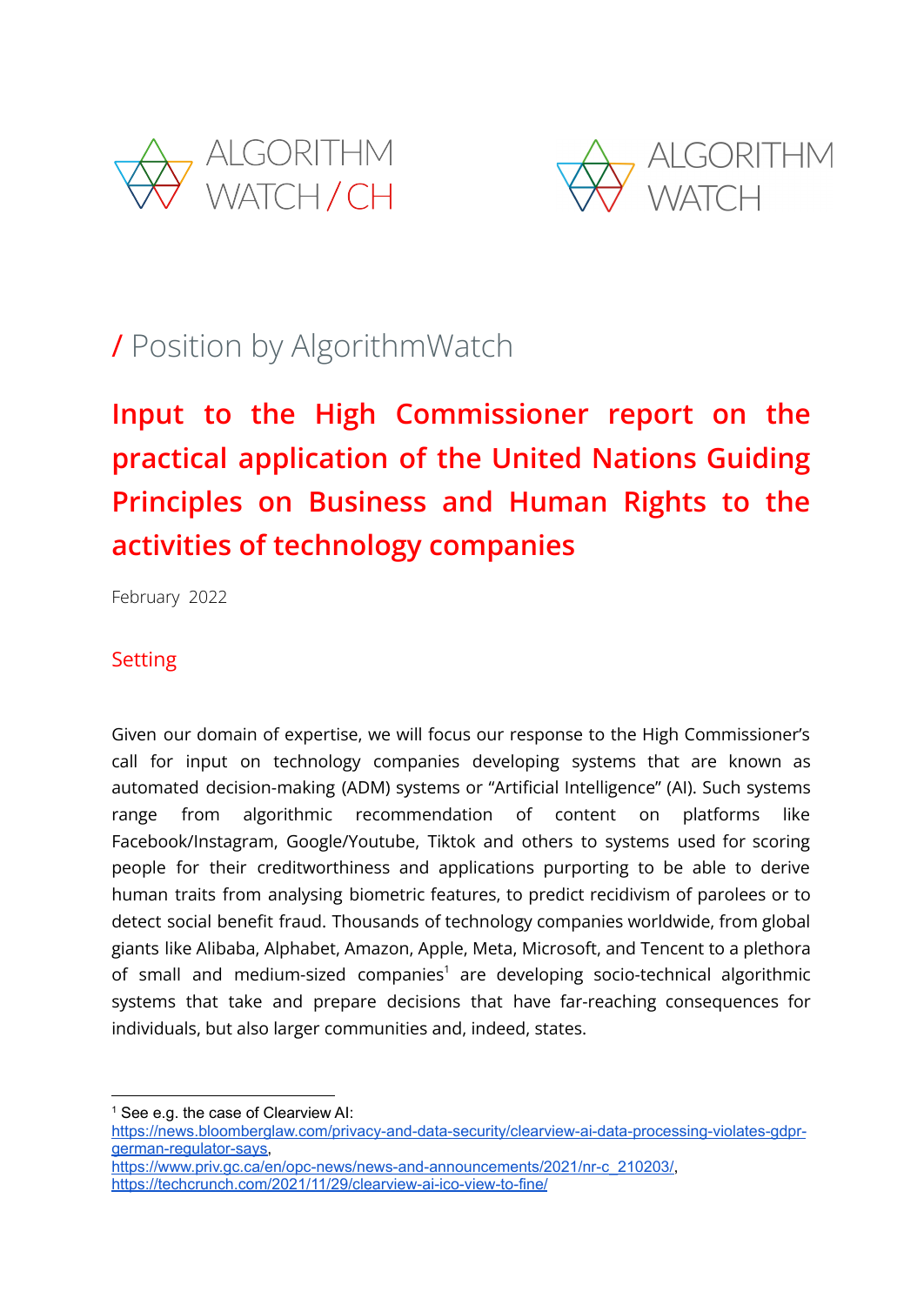The High Commissioner will be familiar with examples of the misuse of said systems by companies like Facebook, Google, Amazon, Palantir and other technology companies. A fact that deserves as much attention is that private companies are the technology providers behind what the UN's Special Rapporteur on extreme poverty called a "digital welfare state" that uses systems "driven by digital data and technologies" to "automate, predict, identify, surveil, detect, target and punish." Thus, in their delivery of social services, public authorities increasingly rely on technological systems developed by private actors.

AlgorithmWatch is a non-profit research and advocacy organization that is committed to watch, unpack and analyze automated decision-making (ADM) systems and their impact on society. While the prudent use of ADM systems can benefit individuals and communities, they come with great risks to both individual autonomy and freedom, as well as to society and the common good as a whole. Therefore, guided by the principles of autonomy, justice, harm prevention, and beneficence, and oriented at the cornerstones of democratic societies and the protection of fundamental rights, as well as the guiding principles on business and human rights, we consider it crucial to make ADM systems transparent and hold them accountable to democratic control.

We therefore welcome the opportunity to comment on the practical application of the United Nations Guiding Principles on Business and Human Rights to the activities of technology companies, as technology companies play a crucial role in the development, implementation, and use of ADM systems that affect fundamental rights. Our contribution is based on our extensive work, analysis, research and exchange with key stakeholders on the issue. 3

We are especially concerned with a lack of transparency of ADM systems vis-à-vis not only those affected by their output, but also the greater public. This has a range of implications for the enjoyment of fundamental rights: The inaccessibility of relevant information on automated decision-making procedures impedes individuals' access to legal remedies (Art. 2(3) ICCPR), and the general opacity surrounding their use hinders public interest research, undermining foundational democratic principles based in fundamental rights. These serious risks to fundamental rights posed by ADM systems need to be addressed by a comprehensive governance framework. The following

<sup>2</sup> <https://www.ohchr.org/EN/Issues/Poverty/Pages/DigitalTechnology.aspx>; see also AlgorithmWatch's detailed submission

[https://algorithmwatch.org/en/submission-to-the-report-of-the-united-nations-special-rapporteur-on-ext](https://algorithmwatch.org/en/submission-to-the-report-of-the-united-nations-special-rapporteur-on-extreme-poverty-and-human-rights/) [reme-poverty-and-human-rights/](https://algorithmwatch.org/en/submission-to-the-report-of-the-united-nations-special-rapporteur-on-extreme-poverty-and-human-rights/)

<sup>&</sup>lt;sup>3</sup> See our Automating Society Reports for the most comprehensive mapping of the use of ADM/AI-based systems in Europe: <https://automatingsociety.algorithmwatch.org/>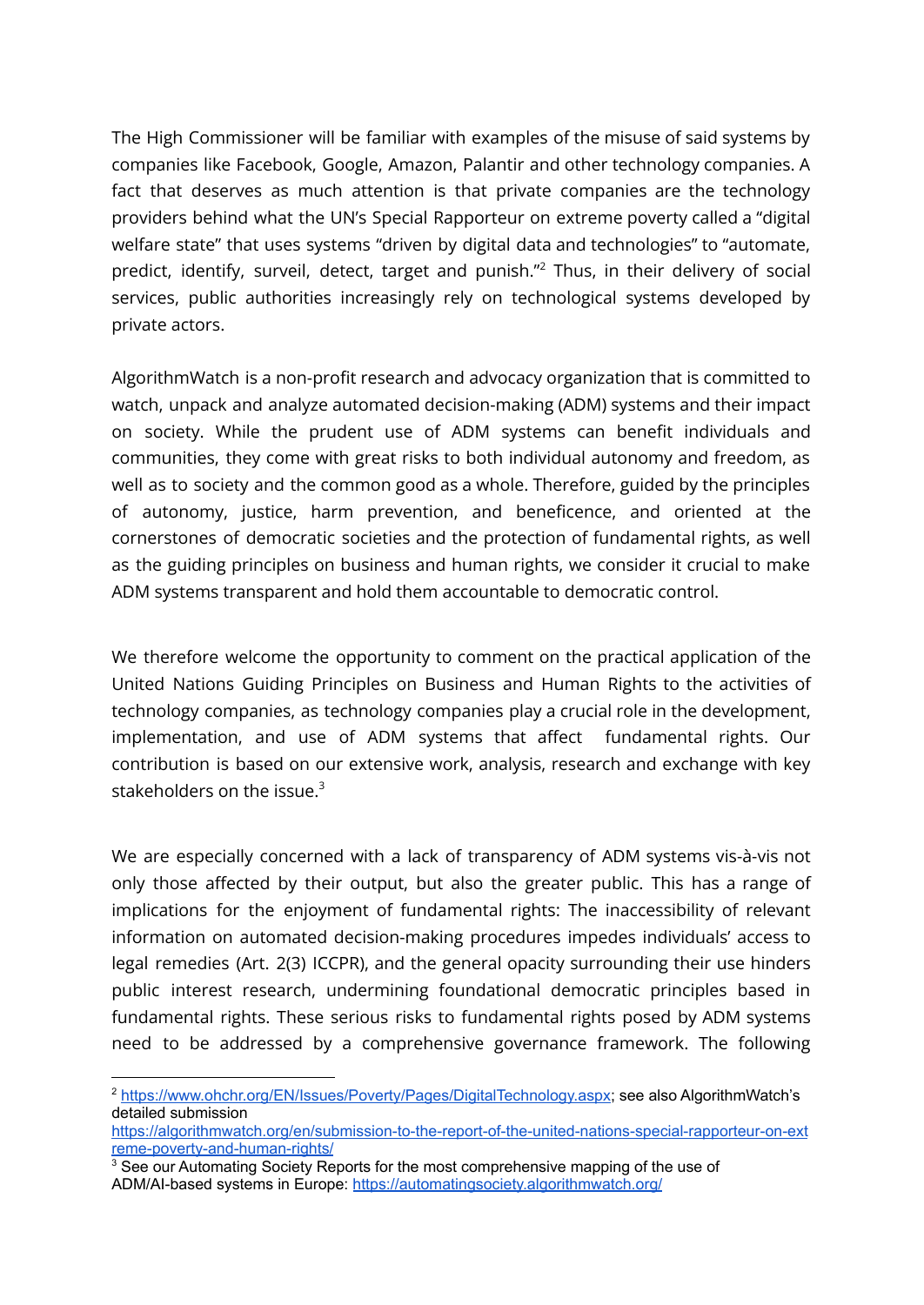document raises key areas of concern in this regard – specifically relating to technology companies as private entities acting on behalf of public authorities as well as in their role in the private sphere. Thus, it concerns both the state's *obligation to protect* people from rights violations by third parties, as well as emerging direct human rights obligations to respect human rights of private actors, as discussed in the debate on Business and Human Rights.

## Requirements on ADM systems developed or used by private actors on behalf of public authorities or in the context of PPP

Several risks to human rights can be associated with ADM systems, such as discriminatory effects (Art. 2 ICCPR, Art. 2 ICESCR), violations of the rights to freedom of expression (Art. 19 ICCPR), association (Art. 22 ICCPR) or religion (Art. 18 ICCPR), violations of the rights to freedom of assembly (Art. 21 ICCPR) and association (Art. 22 ICCPR), violations of the right to privacy (Art. 17 ICCPR) or the rights of individuals to equal treatment by the law (Art. 14 ICCPR). The use of ADM systems can also come with chilling effects on the enjoyment of these and other human rights.

These issues must be addressed comprehensively. Discriminatory, unfair, and unjust effects do not always stem from bias in training data, and thus cannot merely be avoided by ensuring data quality. ADM systems are socio-technical systems that are deployed in a certain societal context, the norms, values, and structural inequalities of which will inevitably influence the system's implications. Also, the enormous resource consumption that comes with the development and operation of ADM systems must also be taken into consideration. Regulatory frameworks therefore should address discriminatory and unjust effects of ADM systems and include explicit sustainability-related requirements. $^4$ 

**Against this background, when ADM systems are developed or used by private actors acting on behalf of public authorities or in the framework of Public-Private-Partnerships**, **those private actors should have to adhere to specific comprehensive safeguards**. **Pursuant to their obligation to protect, public authorities are required to install and enforce these safeguards.**

<sup>4</sup> Draft AI Act: EU needs to live up to its own ambitions in terms of governance and enforcement, AlgorithmWatch, August 2021, <https://algorithmwatch.org/en/eu-ai-act-consultation-submission-2021/>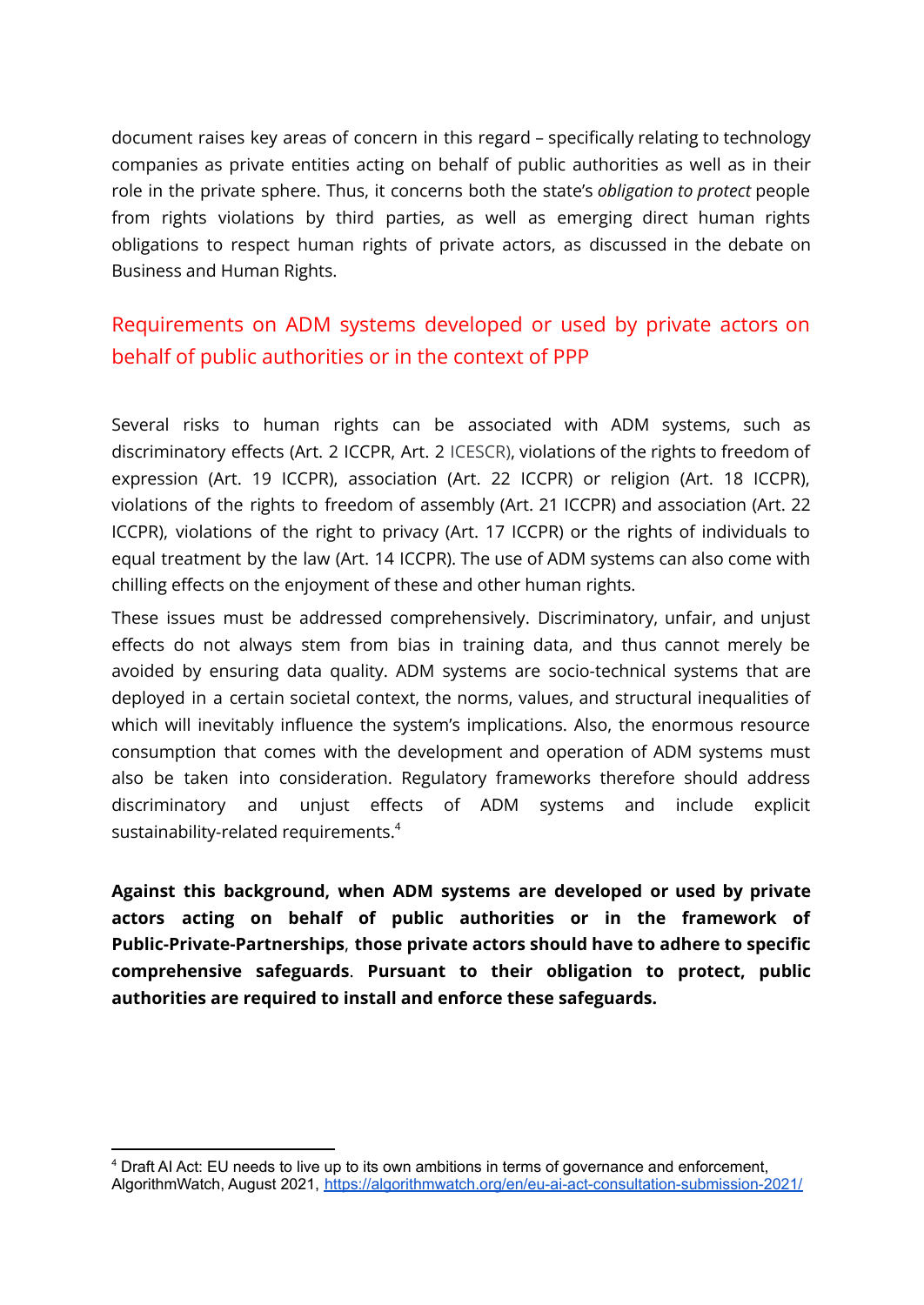## Case-by-case risk assessment for ADM systems

Given the unique context in which public authorities and private actors on their behalf act, the use of ADM systems must be accompanied by a systematic assessment of potential ethical implications and risks, ensuring transparency and accountability vis-à-vis those affected. These risks cannot be determined in a generalized manner, but only through a case-by-case analysis. Thus, it should be mandatory for public authorities to conduct an impact assessment prior to and during the deployment of any ADM systems, be it by themselves or by private actors on their behalf. In the latter case, public authorities shall not be exempt from the requirement to conduct such an impact assessment.

A two-stage impact [assessment](https://algorithmwatch.org/en/adms-impact-assessment-public-sector-algorithmwatch/) procedure developed by AlgorithmWatch provides a practicable and ready-to-use tool to generate transparency on such potential risks, based on seven underlying ethical principles. It enables a triage of ADM systems, indicating whether a specific system must be subject to additional transparency requirements. If this is the case, public authorities must ensure that a comprehensive transparency report is provided, allowing for the evaluation of the system and its deployment over its entire life cycle. Transparency does not by itself ensure conformity with ethical requirements, but it is a necessary condition for achieving such conformity. $^5$ 

That is why comprehensive conformity assessments are crucial. They should not be rendered void, should not be allowed to be circumvented by outsourcing the development and deployment of ADM systems to private actors, should take place within an unambiguous governance structure, and adequately include third-party oversight. These are essential steps in ensuring safeguards from potential risks associated with ADM systems throughout their entire life cycle. $^6$ 

## Public Registers

AlgorithmWatch is calling for a publicly accessible list of (i) all ADM systems deployed in the public sector, regardless of whether deployed by public authorities or by private actors acting on their behalf, and (ii) ADM systems operated by private actors, whenever their use has a significant impact on an individual, a specific group, or society at large.

<sup>&</sup>lt;sup>6</sup> Draft AI Act: EU needs to live up to its own ambitions in terms of governance and enforcement, AlgorithmWatch, August 2021, <https://algorithmwatch.org/en/eu-ai-act-consultation-submission-2021/> <sup>5</sup> Automated Decision-Making Systems in the Public Sector – An Impact Assessment Tool for Public Authorities, Michele Loi in collaboration with Anna Mätzener, Angela Müller, and Matthias Spielkamp, June 2021, <https://algorithmwatch.org/en/adms-impact-assessment-public-sector-algorithmwatch/>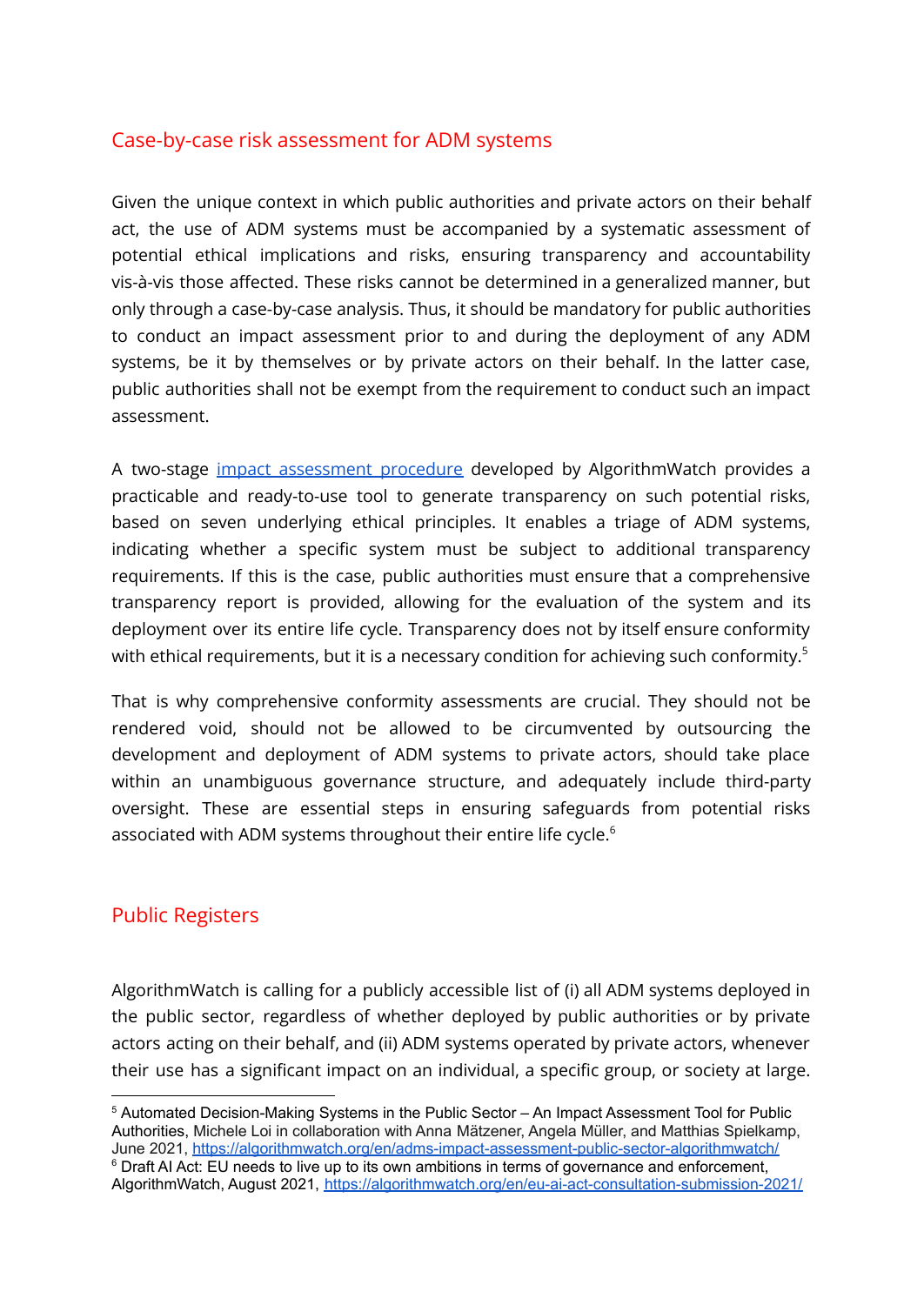Next to information on its purpose, the underlying model, and the developers and deployers of the system, this register should contain the results of any impact assessment undertaken.

In cases where full public disclosure cannot be granted – for legitimate reasons that need to be clearly and narrowly defined – the database should include information of the respective body to which such full transparency was granted (for example, the national supervisory authority). Further, the information must be provided in an easily readable and accessible manner, including structured digital data based on a standardized protocol.

#### Accountability

Moreover, transparency – as a mere instrumental means to an end – must be coupled with adequate and reliable accountability frameworks. The bearers of fundamental rights must be equipped with the means to defend themselves if they feel they have been treated unlawfully (Art. 2(3), 14 ICCPR). When ADM systems have consequential effects on people's lives, then people must be able to retrieve all relevant information about what has led to the outcome of the corresponding decision – regardless of whether the system was operated by a public or a private actor. In the public sector, individuals who were subject to a decision that is solely or significantly informed by the output of an ADM system should be notified without delay.

Inter alia, holding ADM systems accountable also requires making training data and data results accessible to independent researchers, journalists, and civil society organizations. We thus suggest introducing legally binding data access frameworks, focused explicitly on supporting and enabling public interest research and in full respect of data protection and privacy law. This contributes to shedding light on the so far opaque use of ADM systems and to enabling an urgently needed evidence-based debate on the topic.

Those affected must also have the possibility to legally challenge outcomes of ADM systems used by both public and private actors. There must be easily accessible, affordable, and effective legal remedies at hand for affected individuals and groups to contest such decisions and, where appropriate, to demand reversal, reconsideration through a different procedure, or compensation. Mere technological solutions do not suffice to ensure that AI systems are used to the benefit of the many, not the few.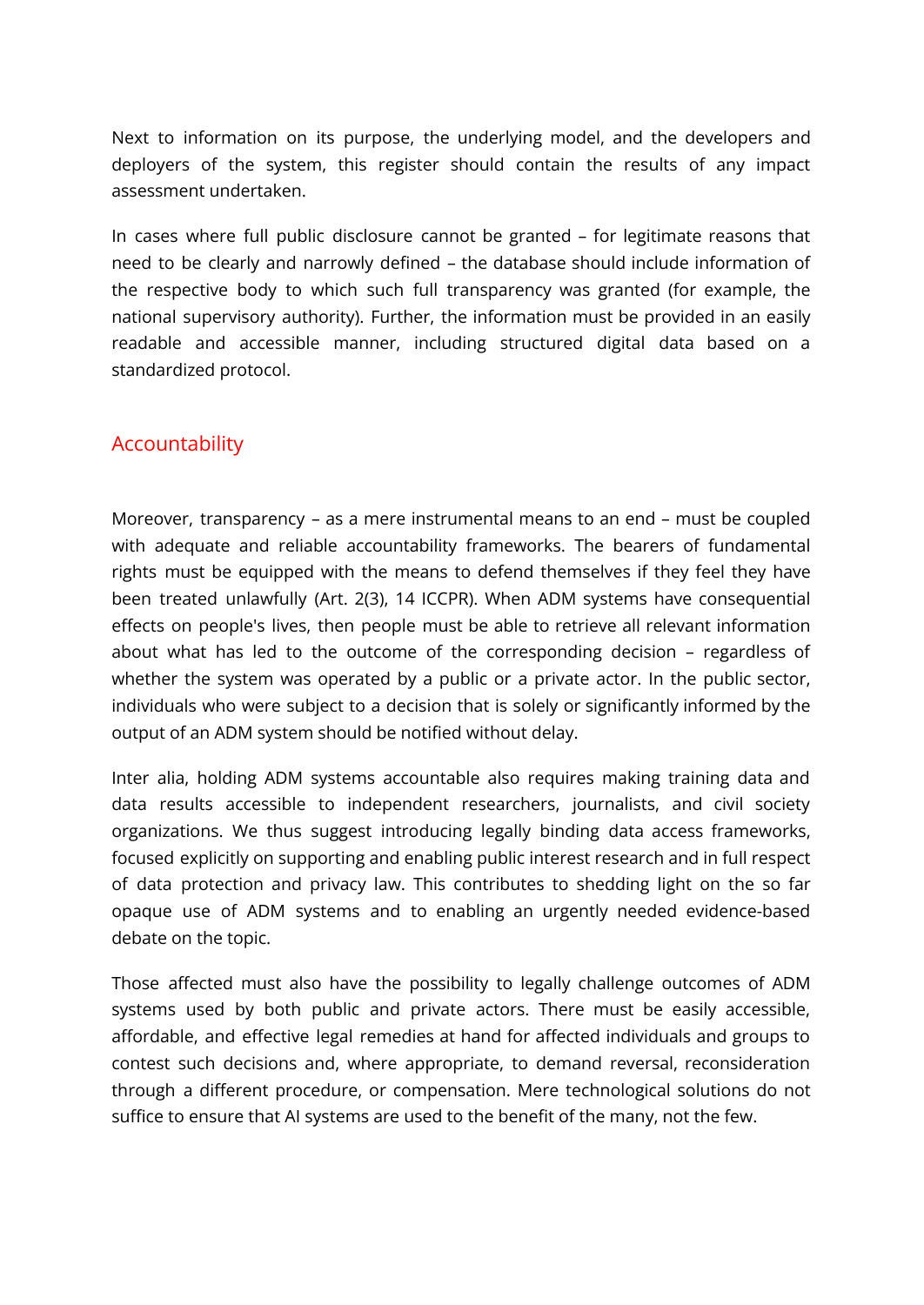We expect policymakers to step up for the bearers of fundamental rights and to introduce effective accountability mechanisms for those affected by systems' outputs, ensuring that those with less bargaining power have a voice, too. This includes a right to information, data access frameworks for public interest research, and effective legal remedies.

#### Limited liability for online content moderation

A substantial part of public discourse today takes place on digital media platforms, which are largely governed by private actors. As a consequence, substantial questions on, for example the scope of the right to freedom of opinion and expression (Art. 19 ICCPR) are opaquely decided by large online platforms – questions that should, from a rule of law perspective, be addressed by the judiciary in the framework of careful and transparent legal analyses. Also, public authorities bound by fundamental rights cannot ban "low-quality" content or demand its suppression as long as it is legal.<sup>7</sup> This is a fundamental basis of freedom of expression and must not be undermined. That is why a limited liability framework, such as the one outlined in the European Union's E-Commerce directive and updated in its proposed Digital Services Act, is the right general approach to dealing with illegal user-generated content. This framework includes a ban on a general monitoring obligation (also known as upload filters) which could lead to the overblocking of legal speech, as well as rules that empower users to settle disputes on the legality of content through independent "dispute settlement bodies."

A successful limited liability regime needs to be complemented by transparency frameworks and systems to effectively audit algorithmic systems that empower independent third parties to hold platforms to account and thereby help to, at least partly, relieve the individual user from the burden of proof.

<sup>7</sup> Matthias Cornils et al (2020): Designing Platform Governance: A Normative Perspective on Regulatory Needs, Strategies, and Tools to Enhance the Information Function of Intermediaries; at the same time international human rights law (e.g. Art. 15 ECHR) [[https://algorithmwatch.org/en/wp-content/uploads/2020/10/Governing-Platforms\\_DSA-Recommendati](https://algorithmwatch.org/en/wp-content/uploads/2020/10/Governing-Platforms_DSA-Recommendations.pdf) [ons.pdf\]](https://algorithmwatch.org/en/wp-content/uploads/2020/10/Governing-Platforms_DSA-Recommendations.pdf), puts very strict requirements for the conditions under which states can restrict freedom of expression and information, notably the principles of legality, necessity and proportionality and legitimacy.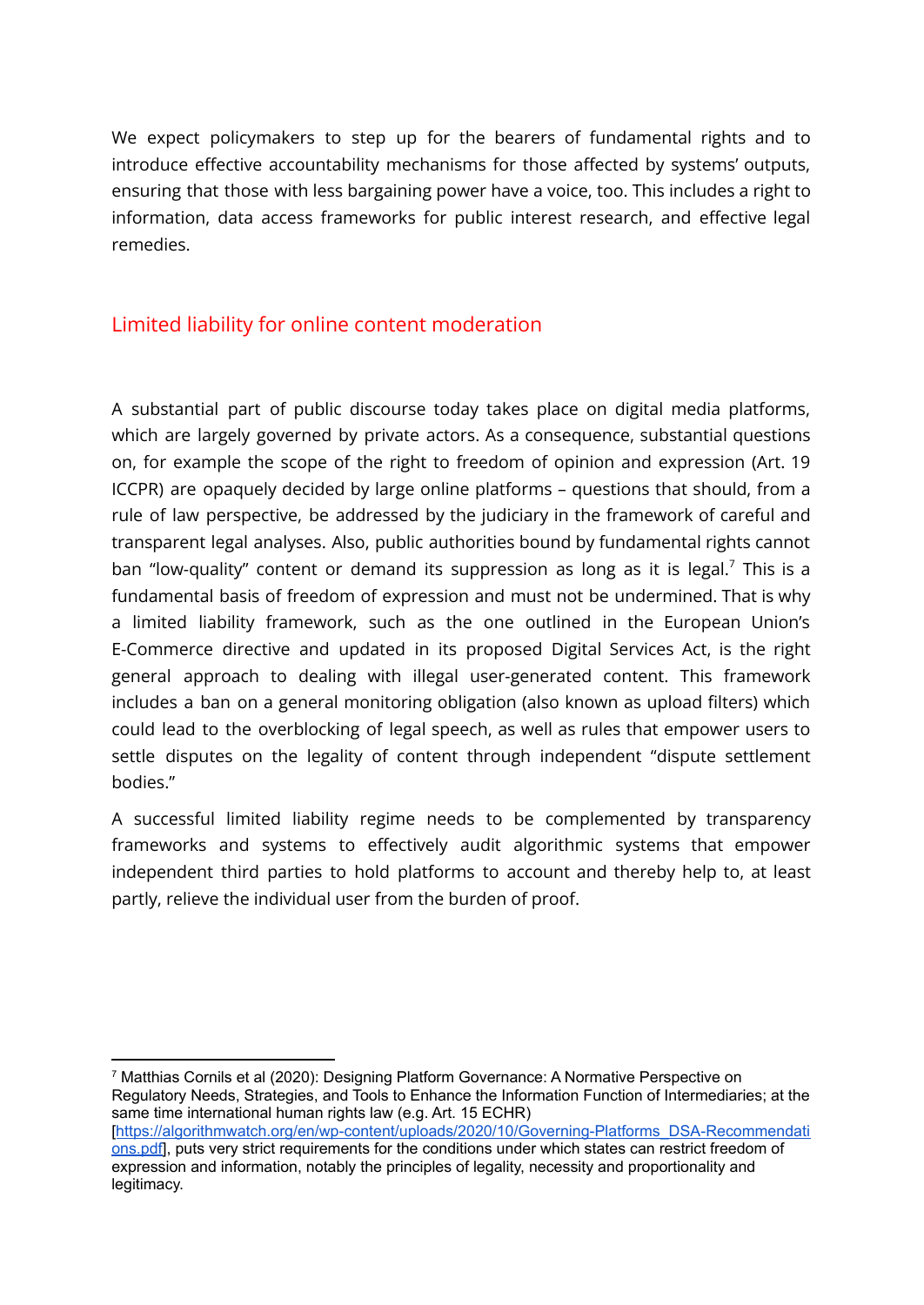## Transparency and accountability for large platforms

Due to the crucial role that large tech platforms play in society, influencing vital interactions from identity building to voting choices, we need more transparency to ensure an evidence-based debate on their impact – which is a necessary step towards holding them accountable. Existing transparency tools have failed to provide watchdogs and regulators with the information they need to hold large platforms accountable for their impact on democratic processes and fundamental rights. $^8$ 

One of the key barriers to ensuring adequate transparency of algorithmic systems is the lack of reliable access to the data that watchdogs need to scrutinize how very large platforms target, moderate, and recommend content or services to their users, as well as a hostile approach from key platforms toward public interest scrutiny. $^9$  This is why we believe in the need for comprehensive data access frameworks for public interest research. Since voluntary data access frameworks by platforms have proven to be unreliable or even useless, such data access frameworks must be legally introduced and publicly managed or mandated to an intermediate institution. Only if we understand how our public sphere is influenced by platforms' algorithmic choices can we take measures towards ensuring they do not undermine individuals' autonomy, freedom, and the collective good.

#### Red Line on Biometric Mass Surveillance

Some uses of AI-systems are inherently incompatible with fundamental rights. Biometric recognition systems in public spaces enable undifferentiated mass surveillance, which inherently conflicts with fundamental rights. If people can be identified and monitored in public space at any time, this not only violates their right to privacy but also has a chilling effect that prevents them from exercising fundamental rights such as those to freedom of expression or assembly (Art. 19, 21 ICCPR) – freedoms that are essential for participation in public life and public discourse in a democratically organized society. For already disadvantaged groups or minorities, these effects typically manifest themselves in amplified form.

<https://algorithmwatch.org/en/defend-public-interest-research-on-platforms/>

<sup>&</sup>lt;sup>8</sup> Are Algorithms a Threat to Democracy? The Rise of Intermediaries: A Challenge for Public Discourse, Professor Dr. Birgit Stark and Daniel Stegmann, M.A. with Melanie Magin, Assoc. Prof. & Dr. Pascal Jürgens, May 2020,

[https://algorithmwatch.org/en/wp-content/uploads/2020/05/Governing-Platforms-communications-stud](https://algorithmwatch.org/en/wp-content/uploads/2020/05/Governing-Platforms-communications-study-Stark-May-2020-AlgorithmWatch.pdf) [y-Stark-May-2020-AlgorithmWatch.pdf](https://algorithmwatch.org/en/wp-content/uploads/2020/05/Governing-Platforms-communications-study-Stark-May-2020-AlgorithmWatch.pdf)

<sup>9</sup> Under Facebook's thumb: Platforms must stop suppressing public interest research, AlgorithmWatch, August 2021,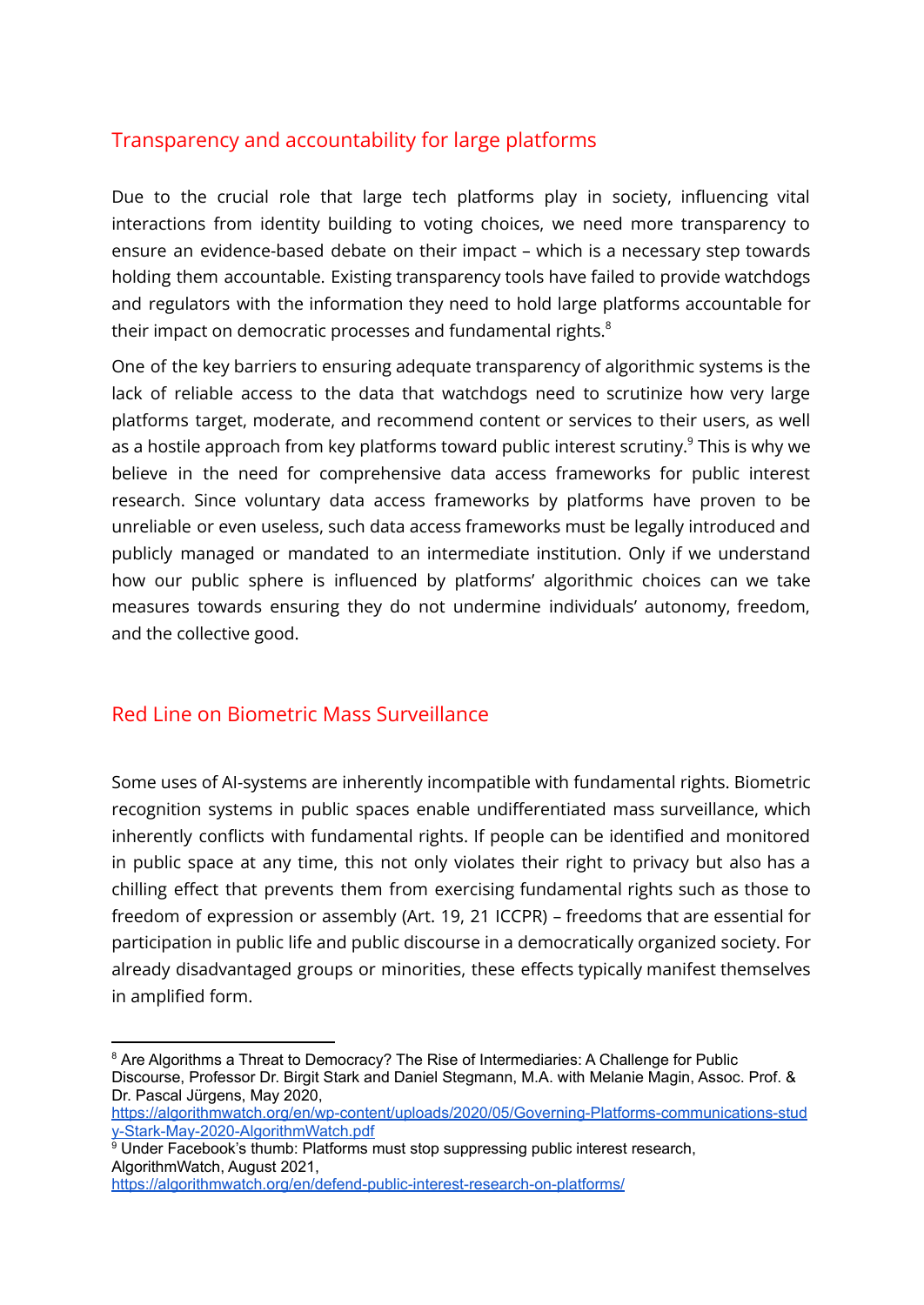Biometric mass surveillance not only represents an encroachment on the fundamental rights of those being monitored, but also damages democracy as a whole. AlgorithmWatch therefore calls for an explicit ban on the use of biometric mass surveillance technologies in publicly accessible spaces – thus addressing both public and private actors developing and deploying such technologies. $^{\rm 10}$ 

#### Labor rights

Complex computational systems are increasingly being used to monitor, score, manage, promote, and even fire employees. These systems have the potential to profoundly influence, alter, and redirect the lives of people at work and, therefore, impact their life opportunities in general. The use of these systems is often non-transparent and happens without prior consent, can undermine autonomy and participation, and risks turning employees into mere objects (violating Art. 1 UDHR). In order to protect workers' rights – and, first and foremost, their autonomy (Art. 7 ICESCR) – there must be mandatory provisions for transparency and participation that technology companies developing such systems and employers adhere to. States are obliged to protect people by taking the necessary measures with respect to the use of AI-based systems in the workplace.

Workers must be guaranteed the right to obtain information about a system's purpose and how that purpose is intended to be achieved. This does not necessarily imply full disclosure of an algorithm, a model, source code, or data. An appropriate level of intelligibility can be achieved by providing information about key qualities of a system, e.g., using guidelines for reviewing essential features. If such a level of understanding cannot be sufficiently achieved by these means, then there needs to be a procedure defined to compel providers and users to make satisfactory information available.

Company stakeholders and worker representatives need to be supported in effective capacity building in relation to AI-based systems. State actors should either provide training courses themselves, or allocate resources for third parties to do so. Also, anti-discrimination laws should be evaluated in line with technological developments. As we have shown, online platforms optimize advertisement delivery in discriminatory ways that very much affect the choices of jobseekers. These practices are often not adequately addressed by current anti discrimination laws.

<sup>&</sup>lt;sup>10</sup> Open letter calling for a global ban on biometric recognition technologies that enable mass and discriminatory surveillance, AlgorithmWatch, June 2021, <https://algorithmwatch.org/en/open-letter-ban-biometric-surveillance/>